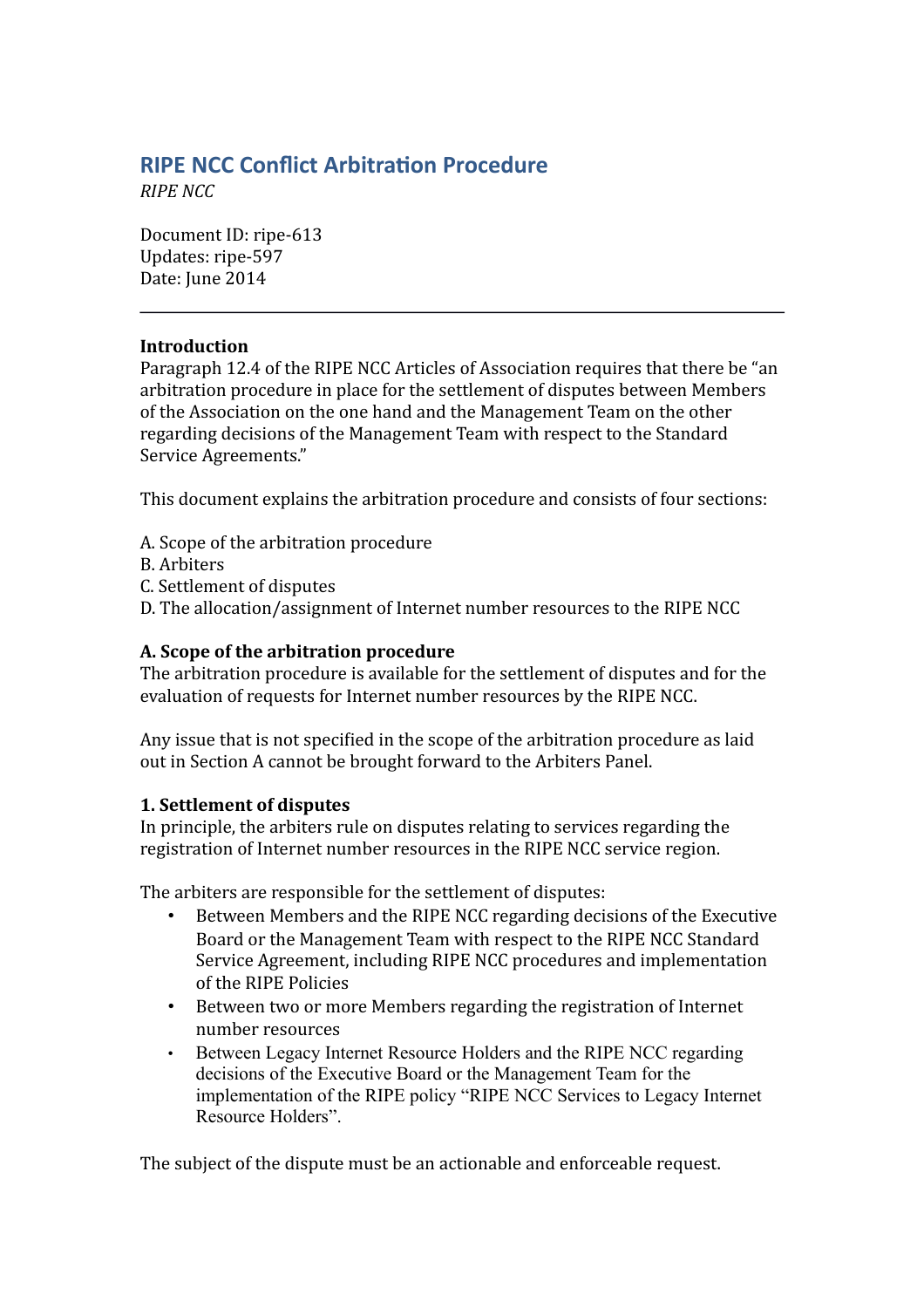The arbitration procedure is not applicable for RIPE NCC services that, in their Terms and Conditions, provide a concrete competent national court for disputes.

The arbitration procedure RIPE NCC conflict is of an informal nature and is not meant to fall within the scope of the "Arbitration" as described in the Dutch civil law (Wetboek van Burgerlijke Rechtsvordering, Vierde Boek, "Arbitrage"). Parties involved in a dispute have the option to challenge the arbiters' ruling at Dutch or other national competent courts.

### **2. Evaluation of requests for Internet number resources by the RIPE NCC**

According to the RIPE Policy, ["Allocating/Assigning Resources to the RIPE NCC"](https://www.ripe.net/ripe/docs/ncc-resources), arbiters are responsible for evaluating the validity of all requests for Internet number resources made by the RIPE NCC.

### **B. Arbiters**

### **1. General**

The tasks described above (in section A) are assigned to the arbiters. All arbiters jointly are referred to as the Arbiters Panel. The RIPE NCC must make sure that there are at least seven (7) arbiters sitting on the Arbiters Panel at all times but it should not consist of more than fifteen (15) persons.

### **2. Criteria, procedure and dismissal 2.1. Criteria**

Arbiters must be natural persons. They must have good knowledge of the Internet environment, working experience in the IT sector and good knowledge of RIPE NCC procedures and RIPE Policies. The entire Arbiters Panel should reflect as broad a spectrum of Internet community members as possible.

Arbiters must commit to performing the tasks corresponding to this function when requested to do so.

Arbiters must be impartial. Persons having a function that does not allow them to be impartial cannot become arbiters (for example, members of the RIPE NCC Executive Board or staff of the RIPE NCC).

### **2.2. Procedure**

People that wish to become arbiters upon invitation by the Executive Board must fill in the application to become an arbiter (see box below) and send it to the RIPE NCC Executive Board.

**Application to become an Arbiter** Name: Profession: Biography: Motivation: Declaration of interests: [Please list all functions or past functions that may cause a conflict of interest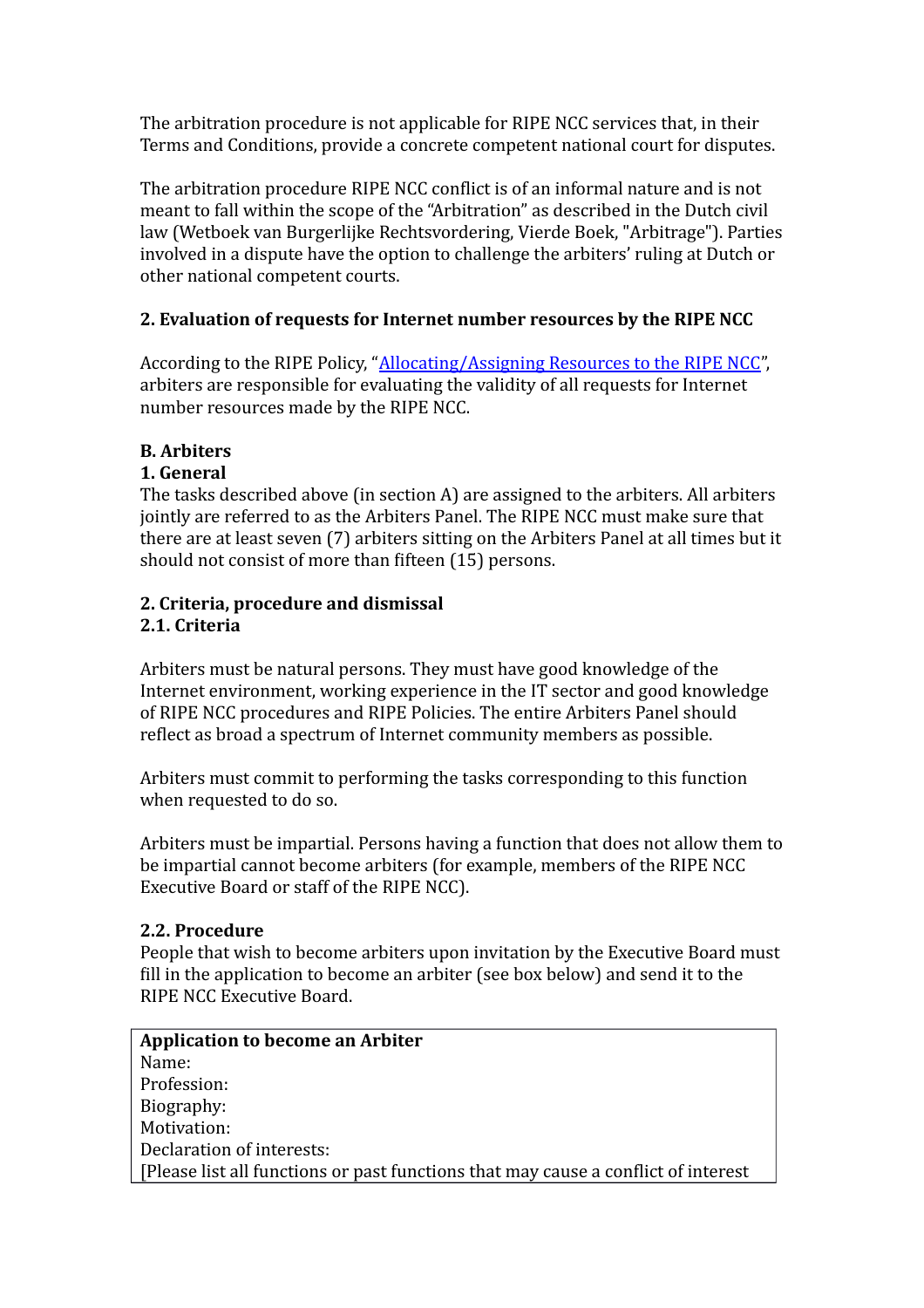with a possible party (for example, shareholder in a Member organisation)]

The RIPE NCC Executive Board will decide on the eligibility of the applicant at the Executive Board meeting that follows submission of the application. Once the Executive Board has decided on the eligibility, the applicant is nominated for the function of arbiter.

The RIPE NCC General Meeting (GM) has the final authority to approve the applicant for the arbiter's function. The resolution to approve the nomination will take place at the first GM after the nomination. After approval by the GM, the arbiter immediately becomes available for the settlement of disputes.

#### **2.3 Dismissal**

If an arbiter fails in performing their tasks appropriately or there are doubts about the arbiter's performance or impartiality, this arbiter must either resign or the Executive Board will propose their dismissal at the GM. The GM has the authority to dismiss an arbiter. Until this arbiter resigns or is dismissed, they are entitled to undertake any of the arbiters' tasks.

### **3. The list of arbiters**

The arbiters will be listed alphabetically by surname.

As soon as an arbiter is engaged (not just temporarily put forward) in a dispute or an evaluation of a request for Internet number resources, their name is transferred to the bottom of the list. The next arbiter moves to the top of the list and takes the next request for arbitration.

This process continues through the list of arbiters.

According to their availability, the arbiters will be able to rearrange the order of their name in the list.

View the list of arbiters: <http://www.ripe.net/lir-services/ncc/legal/arbitration/list-of-arbiters>

### **4. Arbiters' compensation**

The RIPE NCC will cover any costs incurred by arbiters related to the arbiter's function, including travel expenses for attending meetings with other arbiters. Arbiters will not be compensated for the time and effort they spend in their function as arbiters.

#### **C. Settlement of disputes**

#### **1. Initiation of the procedure**

In the case of a dispute, both parties should document their grievances and communicate them to the other party. They should then try to resolve the conflict between themselves. Only if such resolution has been tried and documented by at least one of the parties can either party request arbitration by submitting the Request for Arbitration form. The Request for Arbitration form is available at: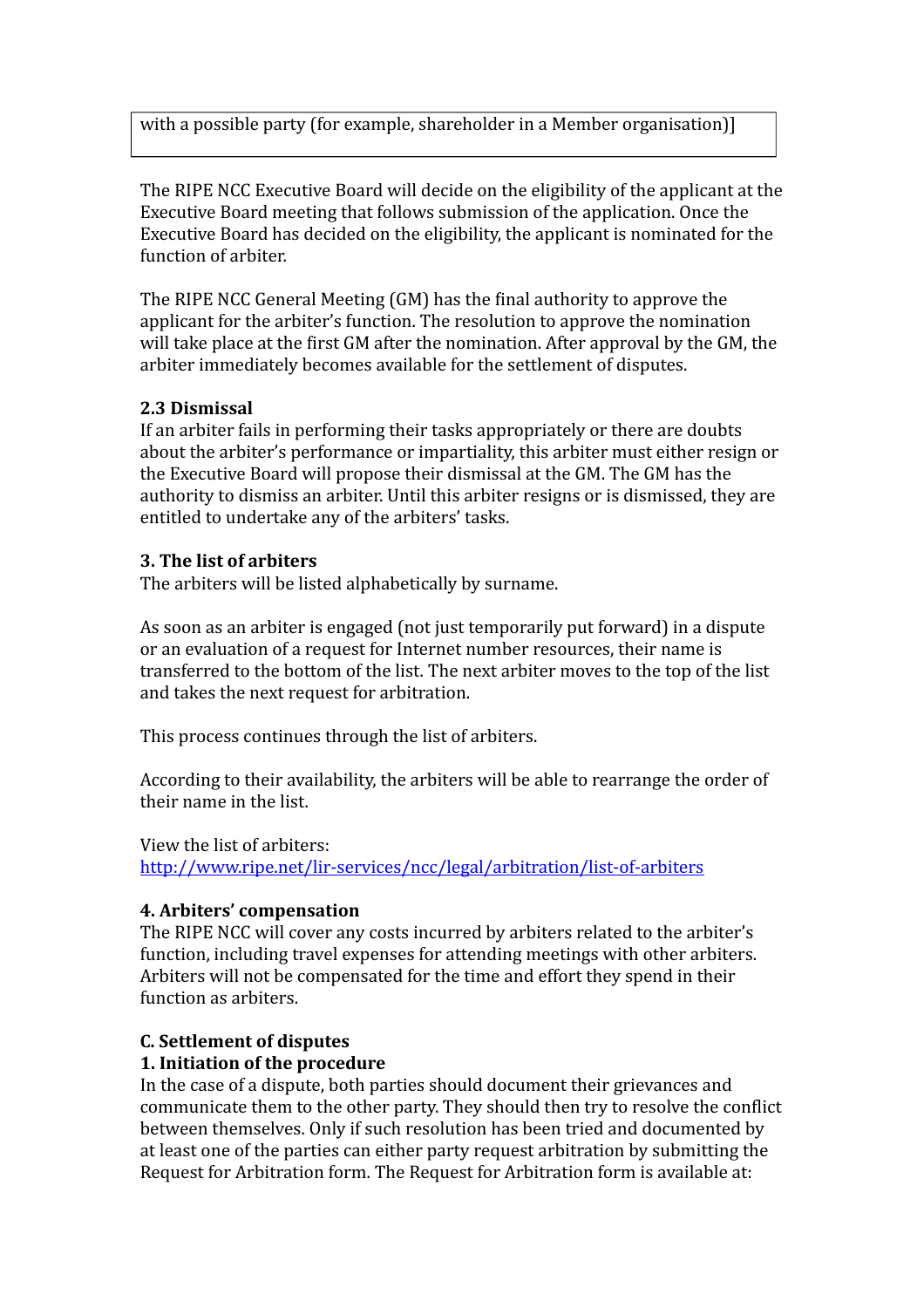[http://www.ripe.net/lir-services/ncc/legal/arbitration/ripe-ncc-arbitration](http://www.ripe.net/lir-services/ncc/legal/arbitration/ripe-ncc-arbitration-request-form)[request-form](http://www.ripe.net/lir-services/ncc/legal/arbitration/ripe-ncc-arbitration-request-form)

Either party can send the Request for Arbitration within a reasonable time period from the commencement of the dispute. This time period cannot be longer than one year.

#### Note:

The party initiating the procedure is free to select an arbiter from the Arbiters Panel with no regards to the list. If this arbiter is not available, or if the other party objects to this selection, or if this arbiter has a conflict of interest in the dispute, the arbiter must be chosen according to the list (see sections C.2.1. and C.2.2.).

This communication and any communication among the parties and the arbiters must take place in English.

If the RIPE NCC is one of the parties involved in the conflict, clerical support will be provided by a third party.

### **2. Actions from the arbiter**

### **2.1. Provision of information and undertaking arbiter**

The selected arbiter must send an email to both parties to indicate:

- Their function as the arbiter of the dispute
- Information about themselves that could be considered as a potential conflict of interest in relation to the arbiter undertaking the dispute
- The possibility for the other party to object to their function as the arbiter of the dispute
- Both parties' obligation to indemnify the arbiter by signing the indemnification statement
- An email address for the purpose of communication and exchange of information during the arbitration procedure

The other party will then have two calendar weeks to either accept arbitration by this arbiter or to object. If the other party does not react, it is assumed that arbitration by this arbiter is accepted.

If the other party objects to the selected arbiter, that party must state the reason for the objection. If there is an objection, the parties no longer have the option to select an arbiter. The first arbiter in the list (see above at section B.3.) will be put forward and will send an email to both parties to indicate:

- Their function as the arbiter of the dispute
- Information about themselves that could be considered as a potential conflict of interest in relation to the arbiter undertaking the dispute
- The possibility for the other party to object to their function as the arbiter of the dispute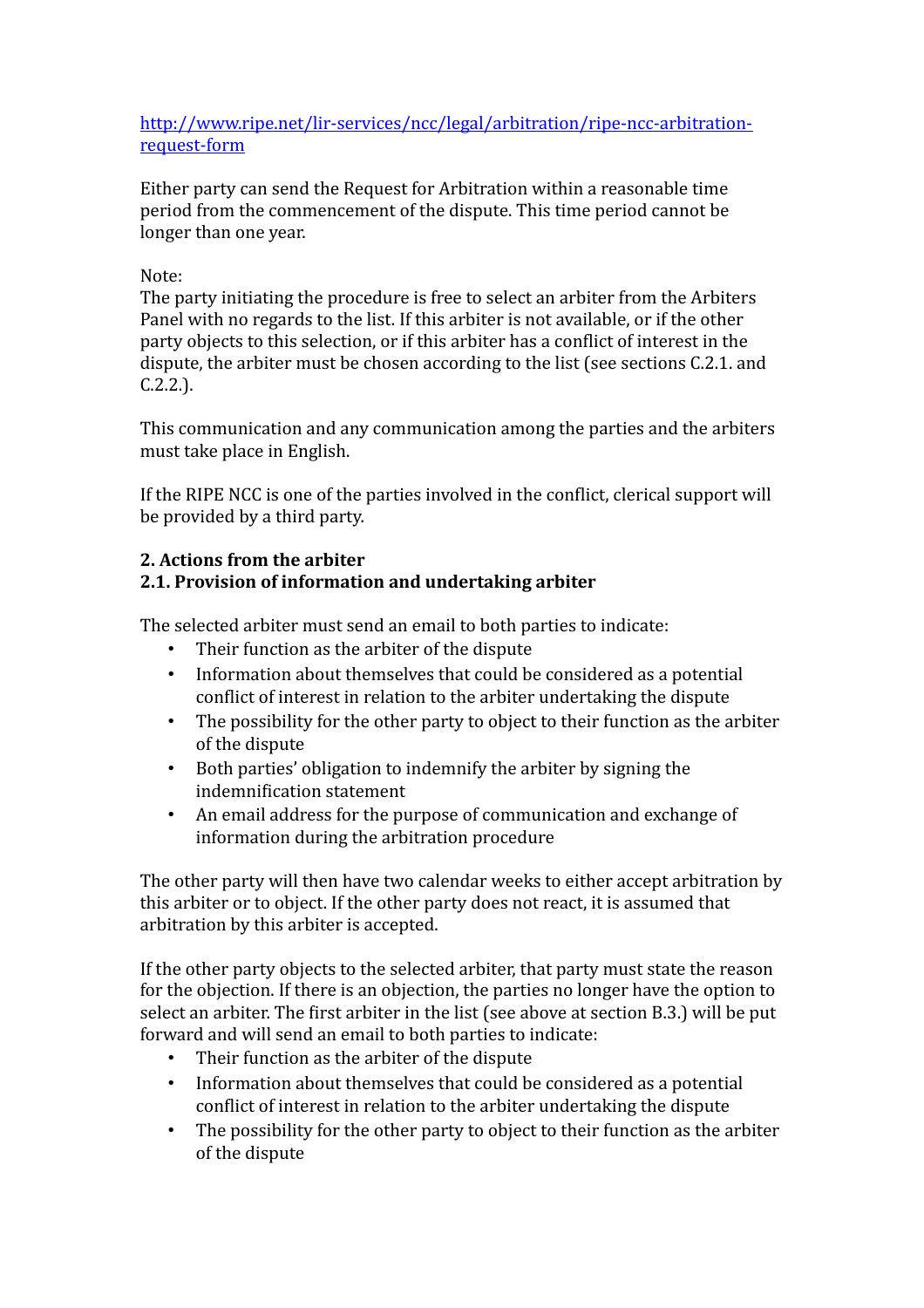- Both parties' obligation to indemnify the arbiter by signing the indemnification statement
- An email address for the purpose of communication and exchange of information during the arbitration procedure

If this arbiter is not acceptable to either party, the next arbiter in the list will be put forward and will send an email to both parties to indicate:

- Their function as the arbiter of the dispute
- Both parties' obligation to sign the indemnification statement
- An email address for the purpose of the communication and exchange of information during the arbitration procedure

The parties do not have the option to object to arbitration by this arbiter.

### **2.2. Conflict of interest**

Arbiters having a direct conflict of interest in the dispute will exclude themselves as early as possible from the procedure. The next arbiter in the list will be put forward and will communicate with the parties.

Should a conflict of interest become apparent at a later stage in the procedure, the arbiter concerned will immediately inform the parties. If either party then requests the removal of this arbiter from the dispute, the next arbiter in the list will be put forward and will communicate with the parties instead. Both parties will have to sign an indemnification statement with regards to the new arbiter.

### **2.3. The indemnification agreement and deposit**

Both parties must sign the arbiter's indemnification statement within two calendar weeks of the notification by the final arbiter. Once both parties sign the indemnification statement, the arbitration commences.

If the dispute relates to an outstanding invoice to the RIPE NCC, the payment of the invoice must be made to the RIPE NCC, who will keep the amount in escrow for the duration of the arbitration. In this case, the arbitration commences upon:

- Receipt of payment by the RIPE NCC; and
- The signing of the indemnification statement by both parties.

If a conflict of interest becomes apparent at a later stage and a new arbiter undertakes the dispute as described in section 2.2, the arbitration re-commences upon the signing of the new indemnification statement by both parties.

### **3. Submission of information**

The arbiter will ask both parties to submit all information that can assist in reaching a ruling in the dispute. The parties must submit the information by email within one calendar week of the arbiter's request for information.

The arbiter may request within the next four calendar weeks any further information relevant to the case. The requested party must submit the requested information within two weeks of the request being made. If the requested party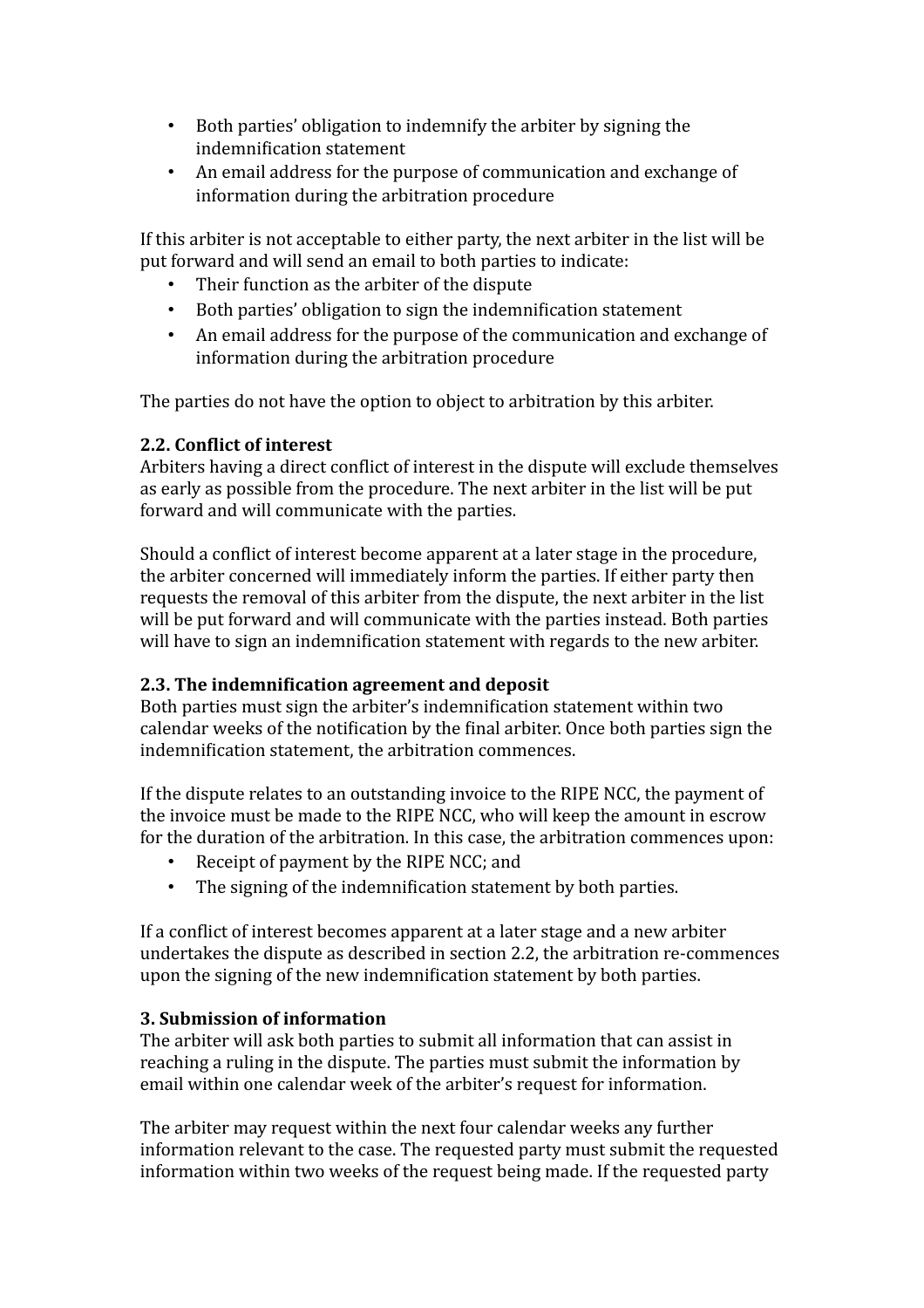fails to submit the information, the arbiter may assume that the statement that could be supported by the requested information is not valid. If there is sufficient justification, the timeframe can be extended for two calendar weeks.

The arbiter may decide to obtain and document advice from other arbiters or relevant experts, including lawyers. This advice may refer to procedural and substantive issues. If the RIPE NCC is one of the parties involved in the conflict, legal support will be provided by a third party specified for this purpose by the RIPE NCC.

### **4. Timeframe**

The arbiter shall communicate the arbitration ruling to the parties concerned within 12 calendar weeks from the date the arbitration commences (i.e., the date of receipt of the last indemnification agreement).

The ruling must:

- Have a clear action and be enforceable
- Resolve the dispute (accepting or rejecting the request of either party)
- Be based on:
	- o Concrete provisions of RIPE Policies
	- o Publicly available RIPE NCC documents
	- o The information provided by the parties

The ruling may include recommendations on different aspects of the case and it may include a recommendation on how to execute or implement the ruling.

### **5. Execution of ruling**

The parties have two calendar weeks from the date the ruling is communicated to comply with the ruling unless one or both parties submit(s) the dispute to a Dutch or other competent national court within that period.

If either party does not comply with the ruling and does not submit the dispute to a Dutch or other competent national court within two calendar weeks, the RIPE NCC Standard Service Agreement with that party will be terminated as described in the RIPE NCC procedural document, "Closure of LIR and Deregistration of Internet Number Resources".

If the RIPE NCC is a party in the dispute, it will comply with the ruling. The RIPE NCC Standard Service Agreement of the other party will not be terminated because of non-compliance by the RIPE NCC.

### **6. Transparency of the procedure**

The arbiter will publish an arbitration case report on www.ripe.net regarding the ruling and/or recommendations provided to the parties involved or to the RIPE community. The published report will not reference the names of the involved parties.

## **7. Procedural costs**

Reasonable procedural costs incurred during the arbitration will be covered by the losing party. Reasonable costs are costs essential for the settlement of the